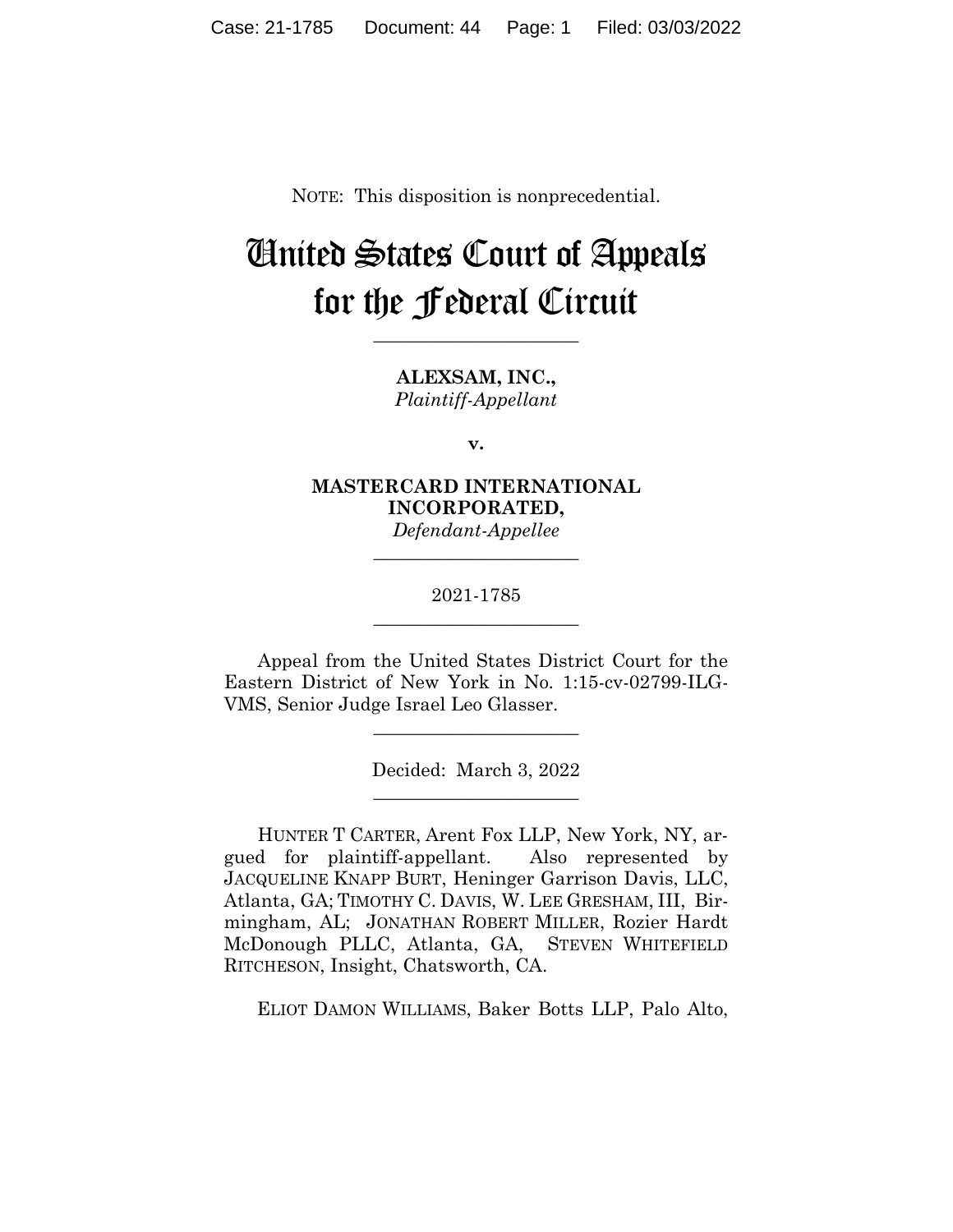CA, argued for defendant-appellee. Also represented by MICHAEL HAWES, Houston, TX; CHRISTOPHER PATRICK, ROBERT C. SCHEINFELD, JENNIFER COZEOLINO TEMPESTA, New York, NY

Before NEWMAN, LOURIE, and STOLL, *Circuit Judges*.

 $\mathcal{L}_\text{max}$  and  $\mathcal{L}_\text{max}$  and  $\mathcal{L}_\text{max}$  and  $\mathcal{L}_\text{max}$ 

## STOLL, *Circuit Judge*.

In this appeal, we consider MasterCard International Inc.'s charge that AlexSam, Inc. took inconsistent positions before the Patent and Trial Appeal Board, on the one hand, and at the U.S. District Court for the Eastern District of New York, on the other, concerning the implications of a covenant not to sue on standing. The district court found that AlexSam had taken inconsistent positions and thus held it estopped and granted summary judgment dismissing AlexSam's complaint with prejudice. On appeal, AlexSam argues that the district court abused its discretion by crediting AlexSam with a position it never actually took before the Board. We agree. We therefore reverse the district court's summary judgment and remand for further proceedings.

#### **BACKGROUND**

AlexSam is the owner of U.S. Patent Nos. 6,000,608 and 6,189,787 (the "licensed patents"), both titled "Multifunction Card System." Generally speaking, the licensed patents are directed to pre-paid cards (like a gift card) that can be used with point-of-sale devices. *See* '608 patent, Abstract.

Back in 2005, AlexSam and MasterCard entered into a non-exclusive license agreement permitting MasterCard "to process and enable others to process" certain licensed transactions, J.A. 200 ¶ 2.1, that are "covered by one of the" licensed patents, *id.* ¶ 1.3. MasterCard, in exchange, agreed to pay AlexSam royalties for each licensed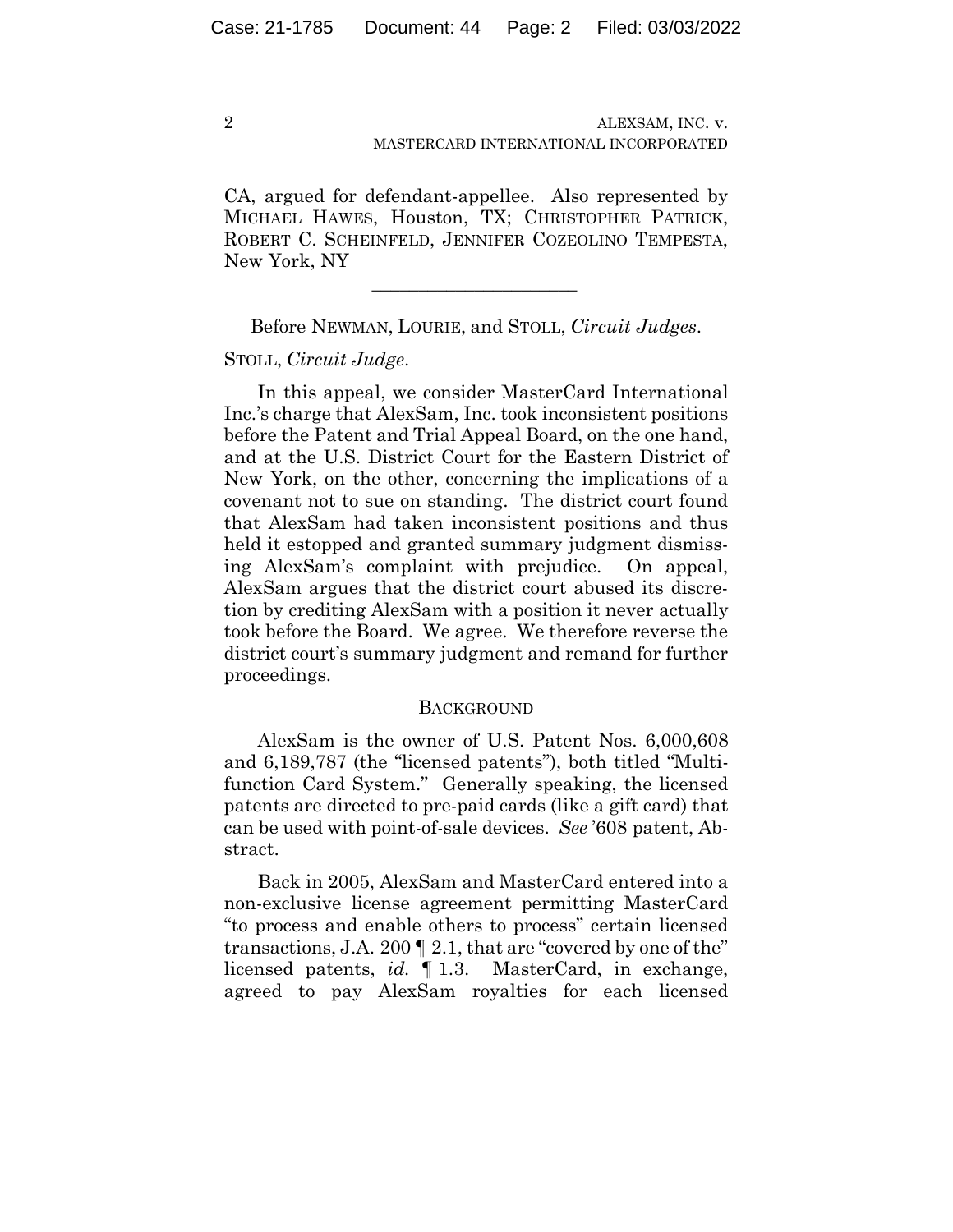3

transaction and to provide AlexSam with monthly reports itemizing the number of licensed transactions and the corresponding royalties owed for the relevant time period. J.A. 202–03 ¶¶ 4.1–4.2.

A couple of years later, AlexSam contacted Master-Card, complaining that the monthly reports did not account for all of the applicable licensed transactions and, as a result, MasterCard had not paid all the royalties it owed under the license. MasterCard disagreed. In May 2015, AlexSam sued MasterCard in the Eastern District of New York for breach of contract, seeking the allegedly unpaid royalties. MasterCard filed counterclaims seeking (among other things) a declaratory judgment that the licensed patents are invalid and not infringed.

AlexSam moved to dismiss MasterCard's patent-related declaratory judgment counterclaims, arguing that a covenant not to sue contained in the license agreement stripped MasterCard of standing to sue for declaratory relief. The covenant recites:

Alex[S]am hereby agrees and covenants to not at any time initiate, assert, or bring any claim (in any court, administrative agency, or other tribunal, anywhere in the world) against MasterCard, for any claim or alleged liabilities of any kind and nature, at law, in equity, or otherwise, known and unknown, suspected and unsuspected, disclosed and undisclosed, relating to Licensed Transactions arising or occurring before or during the term of this Agreement.

# J.A. 201 ¶ 2.2.

In AlexSam's view, this covenant prevented AlexSam from suing MasterCard for patent infringement and, accordingly, MasterCard could have no reasonable apprehension of a patent infringement suit. Continuing, AlexSam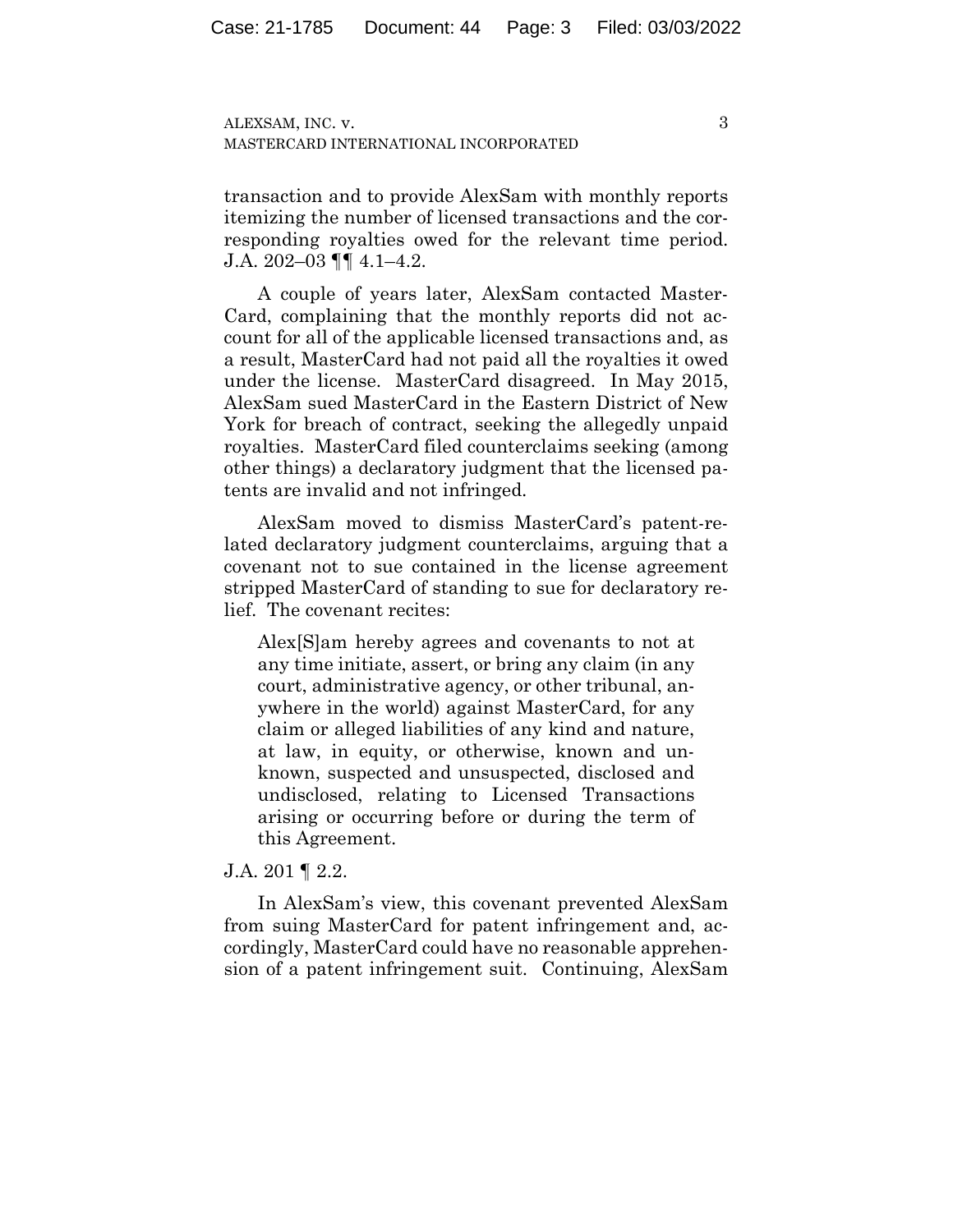argued, if there is no threat of infringement suit, there is no justiciable case or controversy and thus no standing.

In November 2015, the district court, citing the Supreme Court's decision in *MedImmune, Inc. v. Genentech, Inc.*, 549 U.S. 118 (2007), denied AlexSam's motion. The court determined that MasterCard's counterclaims met the requirements to bring claims for declaratory relief under the Declaratory Judgment Act, 28 U.S.C. § 2201. J.A. 3–4 ¶ 2. It went on to explain, however, that whether declaratory relief would ultimately be appropriate would "depend, in part, on how the [c]ourt (or a jury) interprets" the parties' license agreement, something the court could not do "as a matter of law in the context of" AlexSam's motion. Id.

A couple of years later, in March 2017, MasterCard petitioned for covered business method (CBM) review of the licensed patents. AlexSam opposed institution in its preinstitution patent owner response, arguing that Master-Card lacked standing under 37 C.F.R. § 42.302(a)—a requirement for CBM review. In particular, AlexSam asserted that standing was not established under § 43.302(a) because AlexSam had not "sued" or "charged" MasterCard with patent infringement. Section 43.302(a) states:

A petitioner may not file with the Office a petition to institute a covered business method patent review of the patent unless the petitioner, the petitioner's real party-in-interest, or a privy of the petitioner *has been sued for infringement* of the patent or *has been charged with infringement* under that patent. Charged with infringement means a real and substantial controversy regarding infringement of a covered business method patent exists such that the petitioner would have standing to bring a declaratory judgment action in Federal court.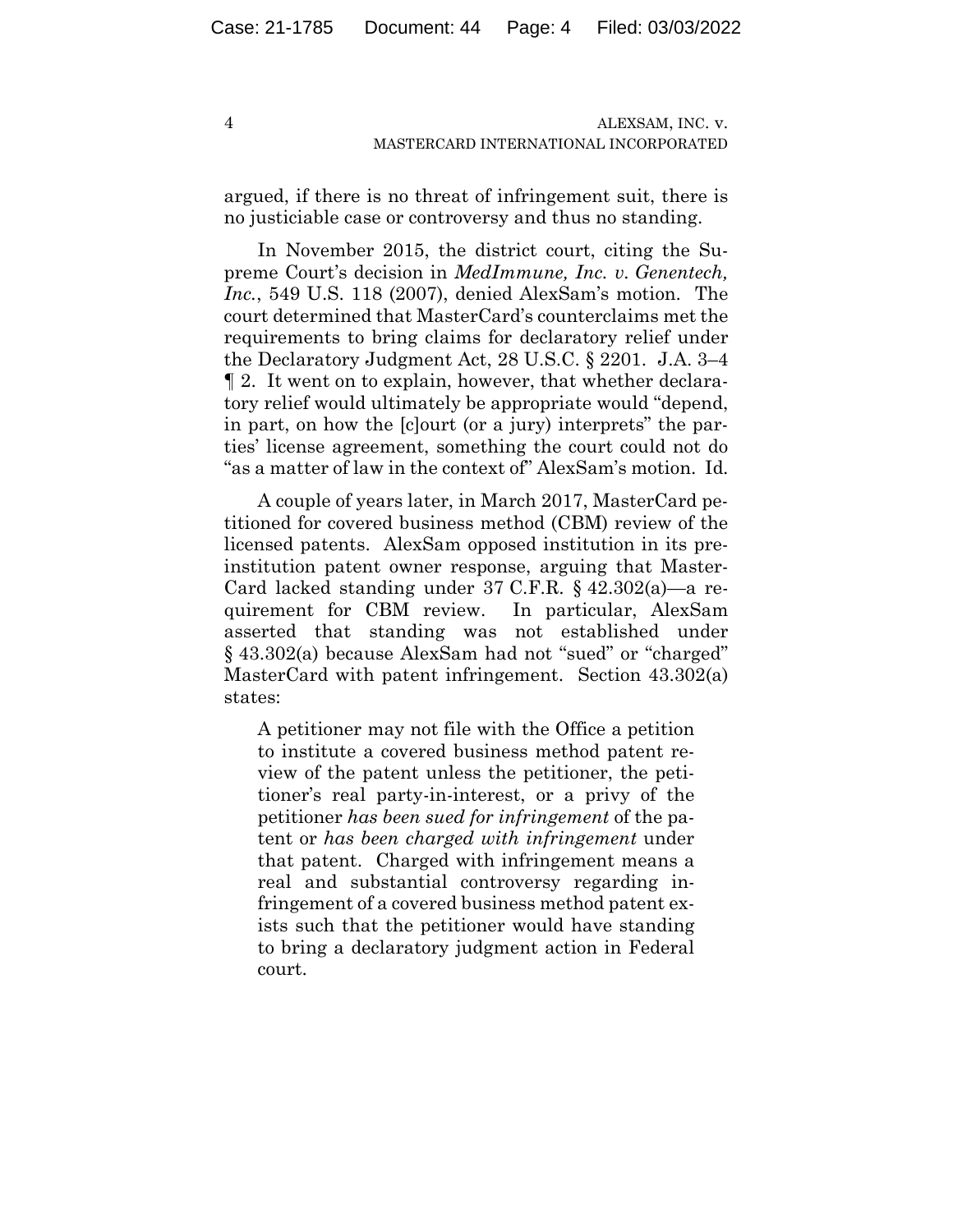5

*Id.*<sup>1</sup> (emphases added). As it had argued to the district court, AlexSam argued to the Board that it had not actually sued MasterCard for patent infringement. AlexSam also argued that it had not "charged" MasterCard with patent infringement, asserting that the covenant not to sue prevented AlexSam from doing so.

The Board requested supplemental briefing on the question of MasterCard's standing to petition for CBM review, specifically regarding the effect of the covenant not to sue. Ultimately, in September 2017, the Board denied institution for both patents, determining that MasterCard did not have CBM standing under § 43.302(a). *See Mastercard Int'l Inc. v. Alexsam, Inc.*, No. CBM2017-00041, 2017 WL 4221401 (P.T.A.B. Sept. 21, 2017).2

A person may not file a petition for a transitional proceeding with respect to a covered business method patent unless the person or the person's real party in interest or privy has been sued for infringement of the patent or has been charged with infringement under that patent.

125 Stat. at 330.

The Board issued a nearly identical decision denying institution for the '608 patent. *See Mastercard Int'l Inc. v. Alexsam, Inc.*, No. CBM2017-00042, 2017 WL 4221130

<sup>1</sup> The U.S. Patent and Trademark Office promulgated  $\frac{1}{2}$  42.302(a) in 2012, citing Section 18 of the Leahy–Smith America Invents Act, Pub. L. No. 112–29, 125 Stat. 284, 329 (2011) as authority. *See* Changes to Implement Inter Partes Review Proceedings, Post-Grant Review Proceedings, and Transitional Program for Covered Business Method Patents, 77 Fed. Reg. 48,680, 48,727, 48,731 (Aug. 14, 2012). AIA Section 18(a)(1)(B) relates to standing and recites: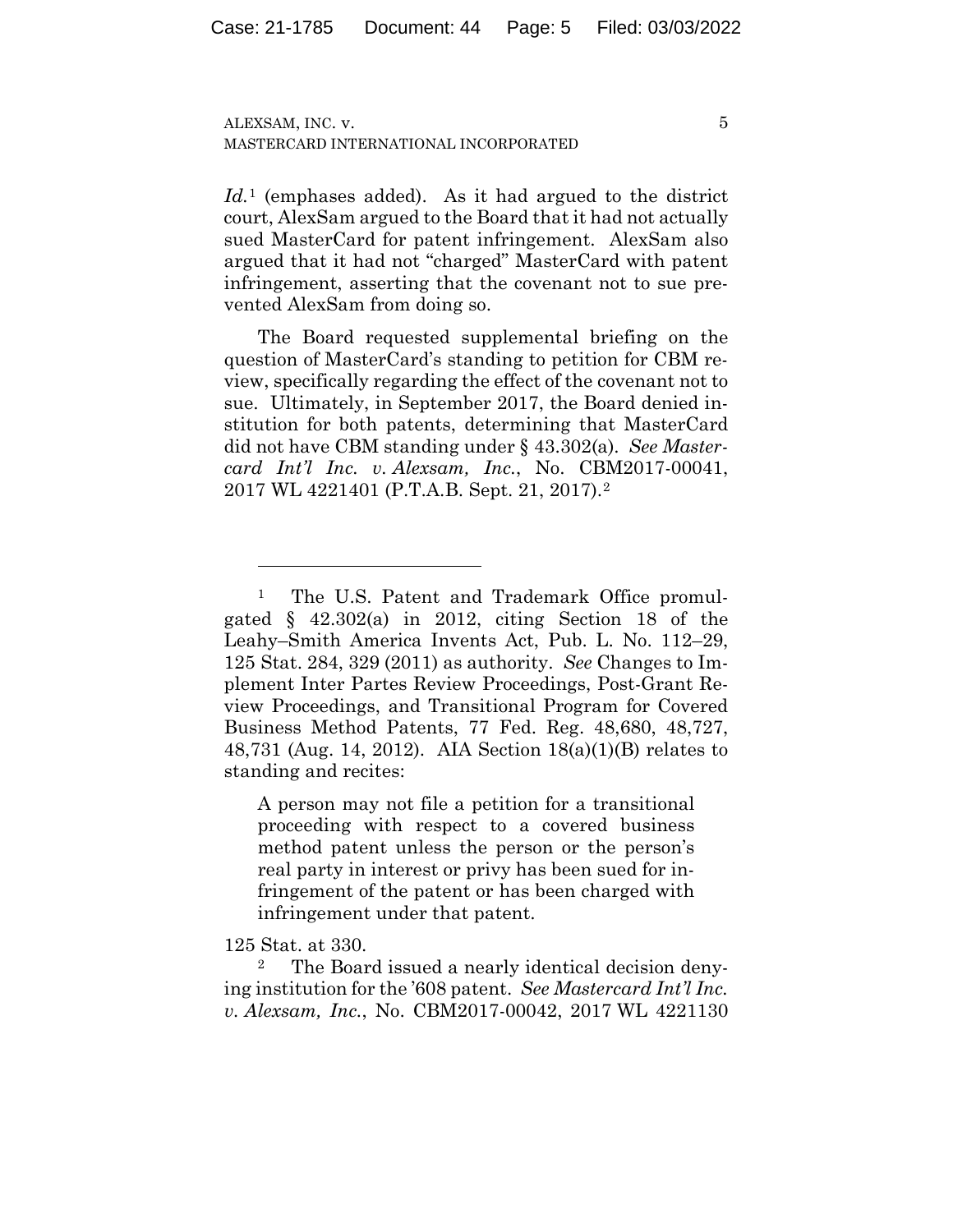6

# ALEXSAM, INC. v. MASTERCARD INTERNATIONAL INCORPORATED

In its decision, the Board began by noting that Master-Card had not actually been sued with patent infringement, and thus focused its inquiry on whether MasterCard had been "charged with infringement" under § 42.302(a). The Board explained that  $\S$  42.302(a)'s "charged with infringement" inquiry requires consideration of whether a party has "the ability to seek relief in *Federal court*" for patent infringement. *Id.* at \*4. Accordingly, the Board considered "case law addressing when a party might have Article III standing to bring a declaratory judgment action," including the Supreme Court's decision in *MedImmune*. *Id.* Ultimately, in determining that MasterCard had not been "charged with infringement" under  $\S$  42.302(a), the Board determined that "the broad language of the covenant not to sue provision" in the parties' license agreement "remove[d] any imminent possibility that [AlexSam] could bring an infringement action against [MasterCard]." *Id.* at \*5. In the Board's view, MasterCard faced no "imminent" threat of infringement, and thus had no standing to petition for CBM review under  $\S$  42.302(a).

In July 2018, MasterCard moved for summary judgment in the district court, asserting that AlexSam's arguments to the Board regarding the covenant not to sue and MasterCard's standing to petition for CBM review judicially estopped AlexSam from pursuing its breach of contract claim against MasterCard. In MasterCard's view, because AlexSam argued that the breadth of the covenant not to sue removed any threat of a suit for patent infringement (thus depriving MasterCard of standing to petition for CBM review), AlexSam's decision to press forward with its breach of contract claim and claim for royalties despite the breadth of the covenant amounted to an inconsistent position warranting judicial estoppel.

<sup>(</sup>P.T.A.B. Sept. 21, 2017). For brevity, we cite only the decision denying institution for the '787 patent.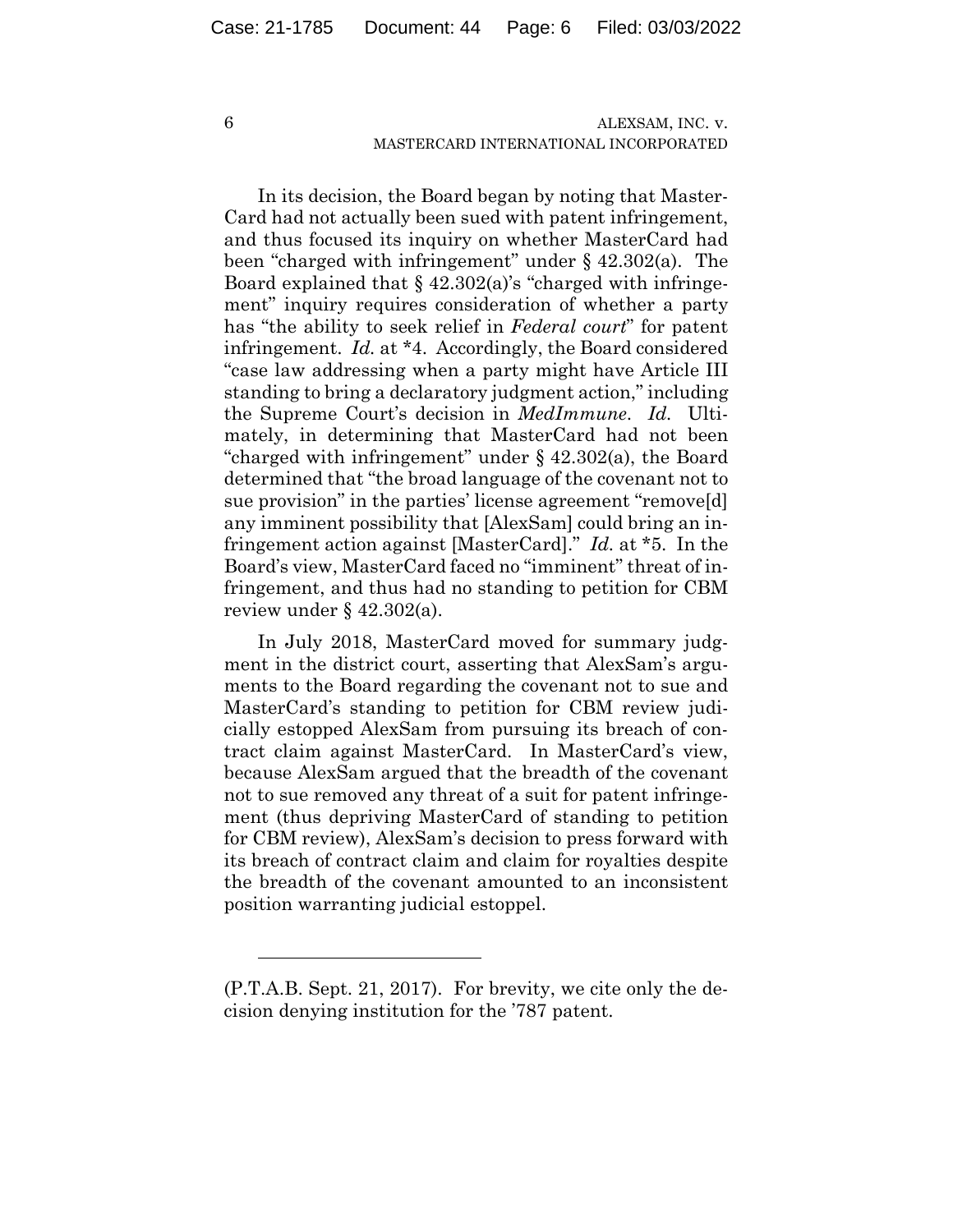7

The magistrate judge recommended denying Master-Card's motion for summary judgment. The district court, however, agreed with MasterCard and entered judgment dismissing AlexSam's complaint with prejudice and dismissing MasterCard's patent-related counterclaims without prejudice. *Alexsam, Inc. v. Mastercard Int'l Inc.*, 15- CV-2799 (ILG) (SMG), 2020 WL 3286785 (E.D.N.Y. June 17, 2020) (*Judgment Op.*).

AlexSam appeals. We have jurisdiction under 28 U.S.C. § 1295(a)(1).

## **DISCUSSION**

We review the district court's summary judgment under the law of the regional circuit, here the Second Circuit. *See Convolve, Inc. v. Compaq Comput. Corp.*, 812 F.3d 1313, 1317 (Fed. Cir. 2016). The Second Circuit reviews the grant or denial of summary judgment de novo. *Ashmore v. CGI Grp., Inc.*, 923 F.3d 260, 271 (2d Cir. 2019). We also apply regional circuit law to questions of judicial estoppel. *Egenera, Inc. v. Cisco Sys., Inc.*, 972 F.3d 1367, 1378 (Fed. Cir. 2020). The Second Circuit reviews a "district court's decision to invoke judicial estoppel . . . for abuse of discretion." *Ashmore*, 923 F.3d at 271. "While deferential, abuse of discretion review is not a rubber stamp. A district court may not do inequity in the name of equity." *Id.* (quoting *Clark v. All Acquisition, LLC*, 886 F.3d 261, 266 (2d Cir. 2018)). In addition, a district court's decision to invoke judicial estoppel is an abuse of discretion when it rests on an error of law or clearly erroneous factual findings. *See, e.g.*, *id.* at 277, 283.

The Supreme Court in *New Hampshire v. Maine* outlined several factors that "typically inform the decision whether to apply" judicial estoppel. 532 U.S. 742, 750 (2001). The Second Circuit has adopted the so-called *New Hampshire* factors, explaining that "[j]udicial estoppel is properly invoked where: (1) a party's later position is clearly inconsistent with its earlier position, and (2) the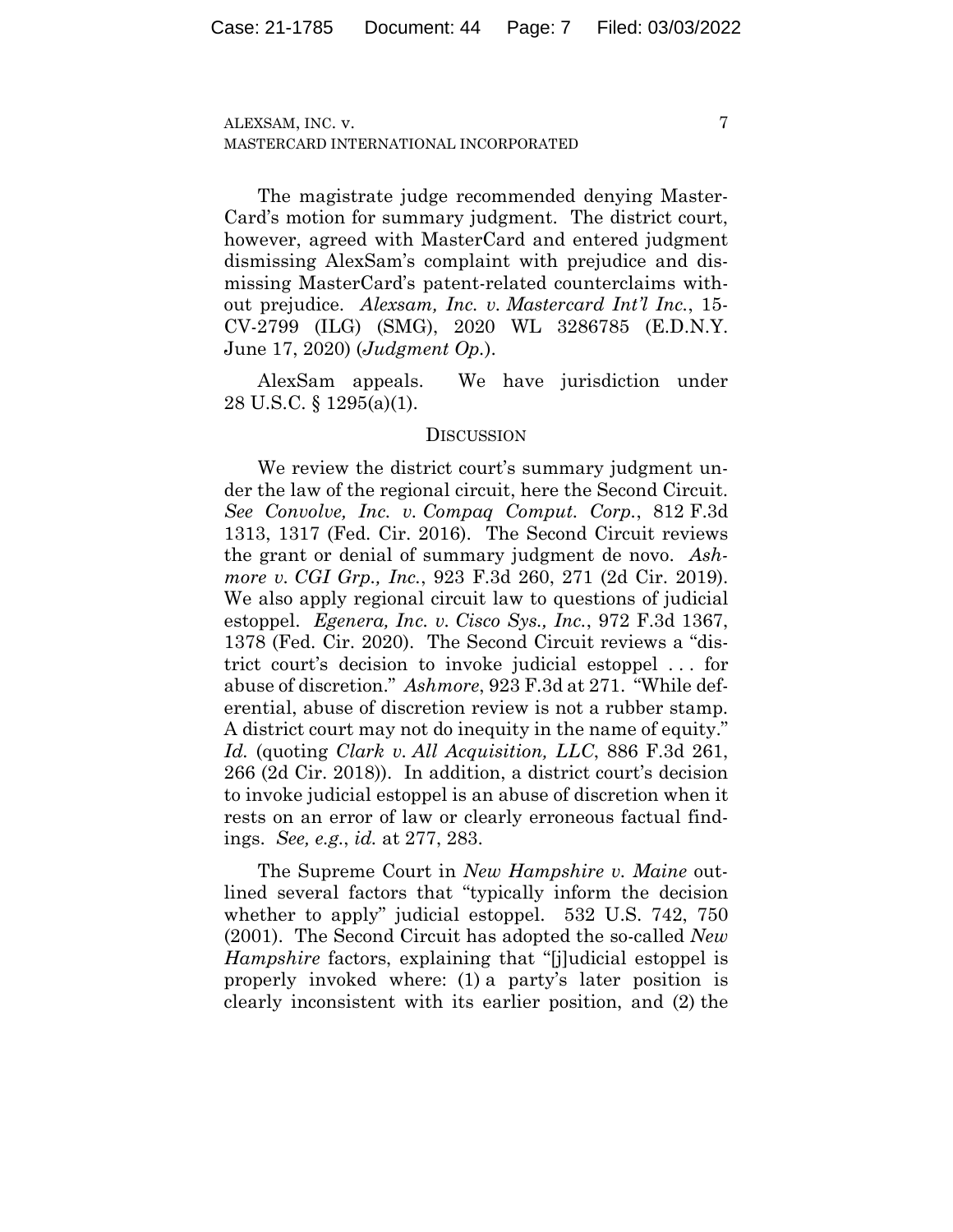party's former position has been adopted in some way by the court in an earlier proceeding." *Ashmore*, 923 F.3d at 272 (citing *New Hampshire*, 532 U.S. at 750–51). The Second Circuit also "often, but not always, require[s] a showing that the party asserting the two inconsistent positions would derive an unfair advantage against the party seeking estoppel." *Id.* (citing *New Hampshire*, 532 U.S. at 751).

On appeal, AlexSam argues that the district court abused its discretion by invoking judicial estoppel. At its core, AlexSam's argument is that its position has been consistent throughout: the covenant not to sue precludes AlexSam from suing MasterCard for patent infringement, thus depriving MasterCard of standing to petition for CBM review and to bring declaratory judgment counterclaims of patent noninfringement and invalidity. At the same time, AlexSam contends that the covenant not to sue does not preclude it from suing for breach of contract and seeking royalties for the breach. We agree that AlexSam's arguments have been consistent. The district court's contrary finding—crediting AlexSam with a position that it never actually took before either the Board or district court—is clearly erroneous, and therefore its decision to invoke judicial estoppel was an abuse of discretion.

In its decision, the district court stated: "When Alex[S]am argued before the [Board] that the covenant not to sue eliminates MasterCard's standing for declaratory relief, *it also necessarily took the position* that the same covenant prohibits a claim for royalties under the license agreement." *Judgment Op.*, 2020 WL 3286785, at \*5 (emphasis added). This conclusion is wholly inconsistent with the record.

In response to the Board's request for supplemental briefing on the effect of the covenant, MasterCard (who filed its brief first) argued that AlexSam's decision to sue for breach of contract voided the covenant not to sue.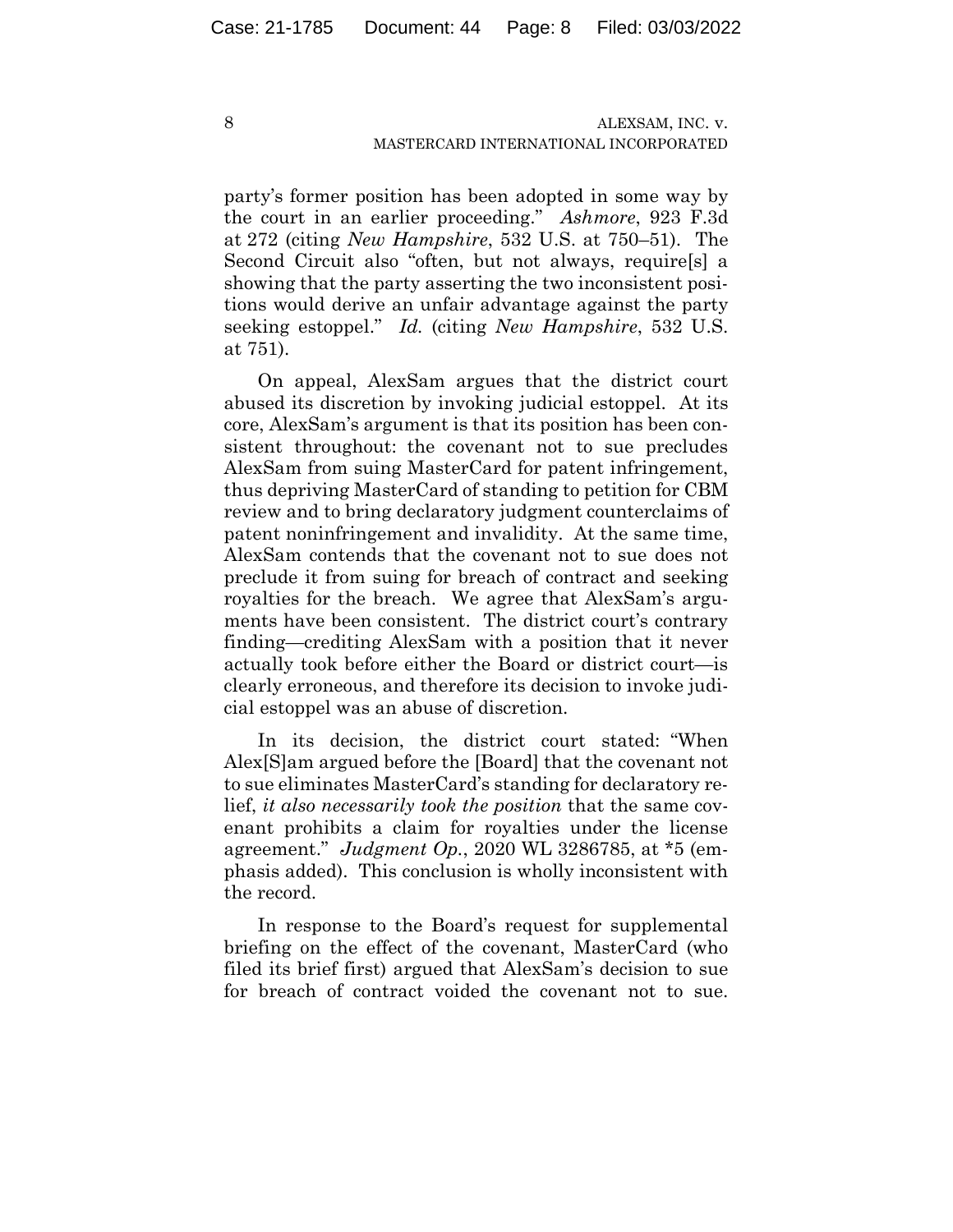According to MasterCard, this was so because the covenant was broad enough to bar AlexSam for suing for *any* claim relating to the licensed transactions arising out of the parties' agreement, including a breach of contract claim. J.A. 1485–86. AlexSam pushed back on this in its responsive supplemental brief. Specifically, AlexSam argued that the covenant prevented AlexSam from suing for patent infringement (and only patent infringement), stating: "On the one hand, the [covenant] was included to provide [MasterCard] with assurance that it would not be sued for patent infringement. On the other hand, [AlexSam] intended to enter into a [l]icense [a]greement and have the ability to enforce its terms." J.A. 1502. Thus, AlexSam argued, the covenant was "further evidence" that AlexSam could not sue MasterCard for patent infringement. J.A. 1500; *see also* J.A. 1503 ("The [covenant not to sue] further clarifies that [AlexSam] cannot sue [MasterCard] for patent infringement."). None of this supports the district court's conclusion that AlexSam "necessarily took" the position that the covenant prohibits a claim for royalties under the license agreement. AlexSam argued only that the covenant barred it from suing MasterCard for patent infringement.

In defense of the district court's conclusion, Master-Card repeatedly quotes (without context) a single sentence from AlexSam's supplemental briefing before the Board. According to Mastercard, this single sentence shows that AlexSam argued that the covenant was broad enough to bar it from suing for royalties. *E.g.*, Appellee's Br. 13, 16, 24–28, 35. The sentence is not limited to "infringement" and states: "The [covenant] is also sufficient to moot a claim for declaratory relief." J.A. 1501 (citing *Already, LLC v. Nike, Inc.*, 568 U.S. 85, 93 (2013)). This sentence comes from a section of AlexSam's supplemental brief directly responding to what it characterized as MasterCard's "misleading" arguments. MasterCard argues that this statement, in combination with the Supreme Court's decisions in *MedImmune* and *Already*, shows AlexSam should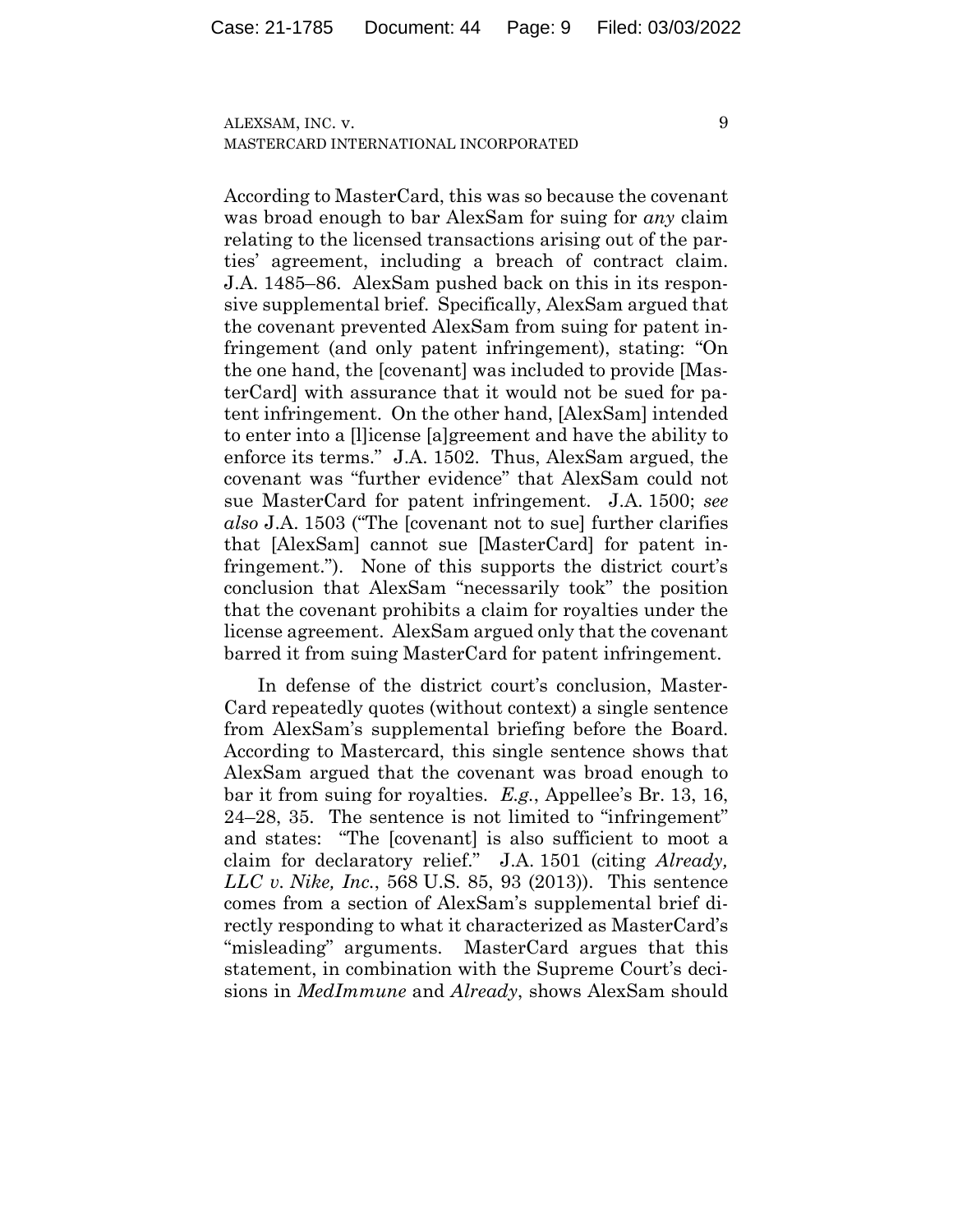be judicially estopped from pursuing its breach of contract claim because it was taking inconsistent positions.

Specifically, relying on *MedImmune*, MasterCard argues that it has declaratory judgment standing to challenge the licensed patents (either in district court or by petitioning for CBM review), Appellee's Br. 23–24, and that AlexSam can defeat that standing only by "moot[ing]" MasterCard's declaratory claim, *id.* at 25–26. According to MasterCard, AlexSam attempted to do just that, likening the covenant not to sue in the license agreement to the covenant at issue in *Already*. As MasterCard put it: "Alex[S]am's PTAB argument presented a broad, unconditional and irrevocable covenant not to sue – as was the case in *Already* – broad enough to prohibit Alex[S]am from bringing *any claim* or *making any demand* against Master[C]ard related to its IP, i.e., for disputed patent royalties." *Id.* at 26. MasterCard argues that because it would have declaratory judgment standing under *MedImmune* in the absence of AlexSam's assertion that the covenant was broad enough under *Already* to "moot a claim for declaratory relief," J.A. 1501, AlexSam's assertion amounted to taking a position that would estop it from pursuing its royalty claims. *See id.* at 35 ("[B]y arguing that the . . . covenant was 'sufficient to moot a claim for declaratory relief,' Alex[S]am could not collect disputed royalties.")

The problem with MasterCard's argument is that it reads too much into a single sentence, stripping it of any context. Here's that same sentence in context:

The payment of royalties is Petitioner's obligation under the License Agreement – not a condition of the [covenant]. Petitioner's intentional, and admitted, refusal to pay royalties it owes supports a claim for breach, not patent infringement. Further, the [covenant] provides no explicit means for its revocation. *The [covenant] also is sufficient to moot a claim for declaratory relief*. . . . The facts do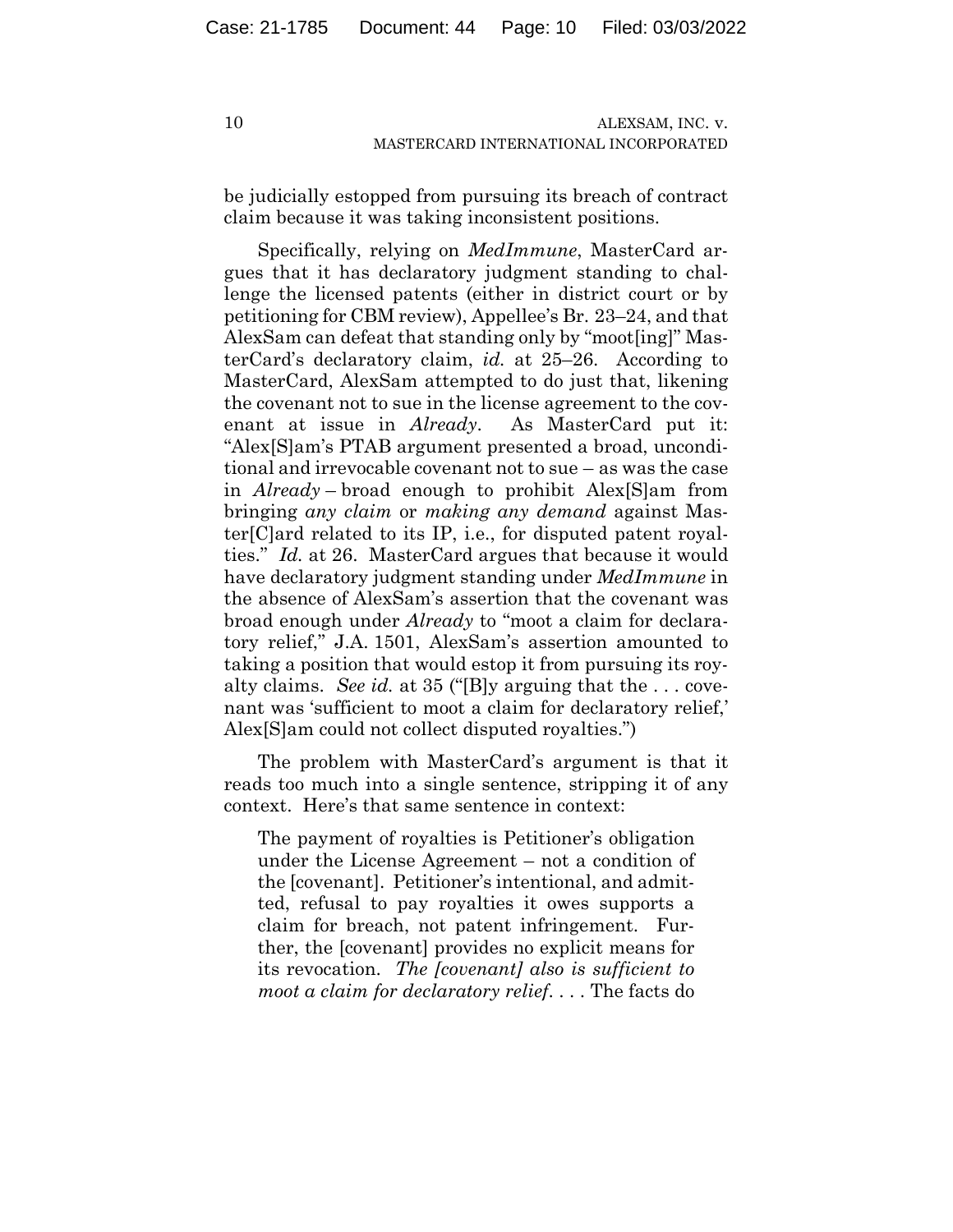not support the conclusion that the [covenant] was, or could be, revoked by the filing of Patent Owner's breach of contract claim. Finally, Petitioner contends that the [covenant] is both "not unconditional" and "void and not irrevocable." Petitioner provides no evidence or support for its position that the parties intended the [covenant] to be conditional or revocable. Petitioner simply lacks standing and its attempts to manufacture it are wrong. Petitioner has not been sued for infringement and the [covenant] is further evidence that Patent Owner cannot sue Petitioner, who is a licensee, for infringement.

J.A. 1501–02 (citation omitted) (emphasis altered). Reading this sentence in context, it is abundantly clear that AlexSam was continuing to argue only that the covenant precluded a claim for patent infringement, a position which the Board adopted and which AlexSam maintained in district court. AlexSam did not argue that the covenant also precluded its breach of contract claim. The district court's finding to the contrary was clearly erroneous.

As such, the district court's conclusion that AlexSam "necessarily took" an inconsistent position was clearly erroneous in view of the record, and accordingly its invocation of judicial estoppel was an abuse of discretion.3

<sup>3</sup> To be sure, the district court may be entirely correct that the broadly worded covenant not to sue "prohibits a claim for royalties under the license agreement." *Judgment Op.*, 2020 WL 3286785, at \*5. But that question—one which requires contract interpretation under the applicable law—is not before us. Indeed, the district court has not had briefing or the opportunity to consider this unresolved question but can do so on remand. All we decide today is that the district court erred in crediting AlexSam with a